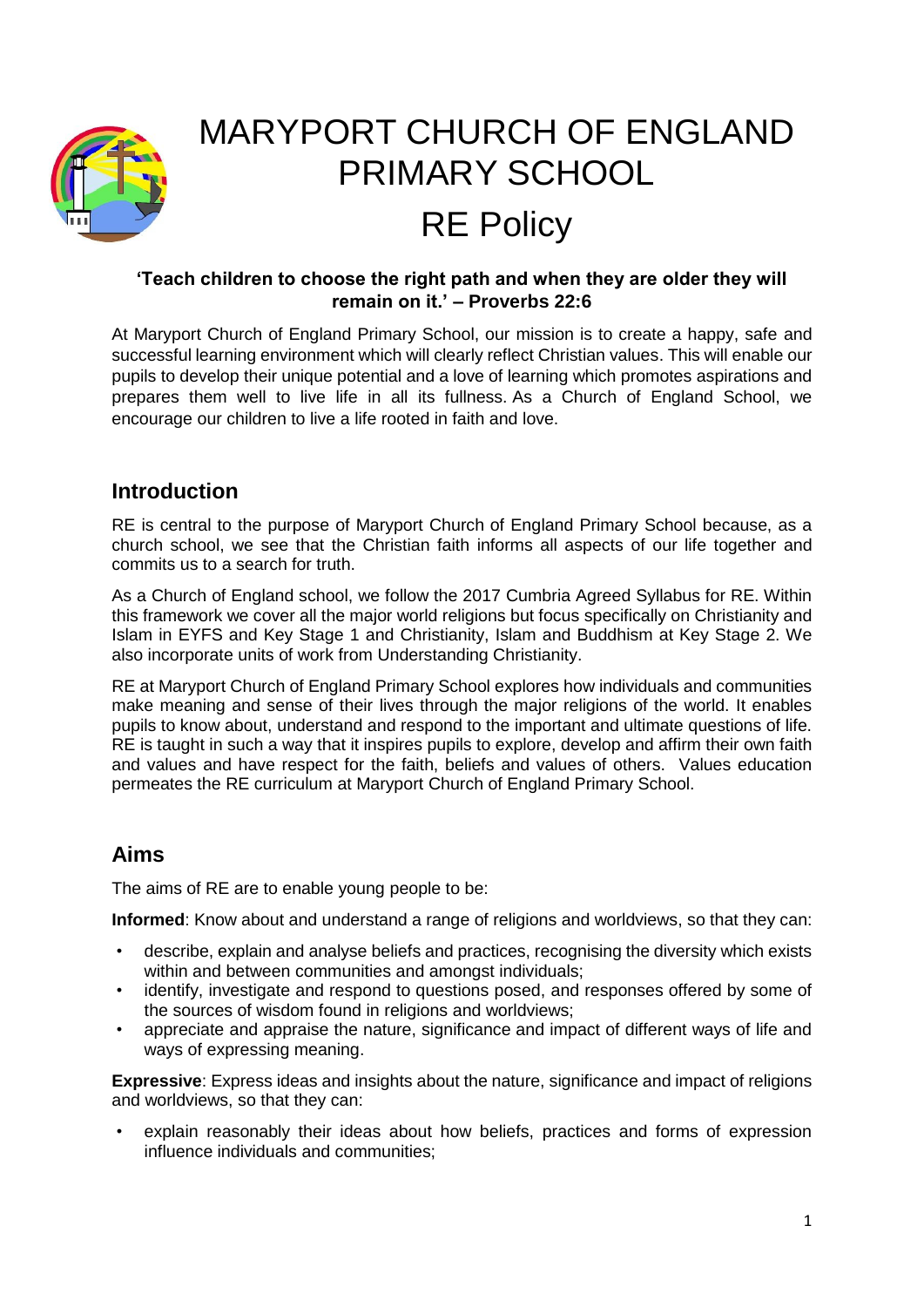- express with increasing discernment their personal reflections and critical responses to questions and teachings about identity, diversity, meaning and value, including spiritual and ethical issues
- appreciate and appraise varied dimensions of religion or a worldview

**Enquiring and Reflective**: Gain and deploy the skills needed to engage seriously with religions and worldviews, so that they can:

- investigate key concepts and questions of belonging, meaning, purpose and truth, responding creatively;
- enquire into what enables different individuals and communities to live together respectfully for the wellbeing of all;
- articulate beliefs, values and commitments clearly in order to explain why they may be important in their own and other's lives.

### **Spiritual Moral, Social and Cultural Development, Promotion of the Schools Christian values and the promotion of British Values**

Through teaching RE in our school we provide opportunities for spiritual development. Children consider and respond to questions concerning the meaning and purpose of life, we help them to recognise the difference between right and wrong through the study of moral and ethical questions. We enhance their social development by helping them build a sense of identity in a multi-cultural society. Children explore issues of religious faith and values and in doing so, they develop their knowledge and understanding of the cultural context of their own lives. Social and emotional aspects of learning (SEAL) are embedded within many of our curriculum areas. Social and Emotional Aspects of Development (SEAD) also play a key part in the early years foundation stage (EYFS). The concepts that support the teaching of British Values regularly occur in the teaching of RE. These are:

**Democracy**: Through discussion in RE pupils can realise the significance of each person's ideas and experiences. In debating the fundamental questions of life, pupils learn to respect a range of perspectives. This contributes to learning about democracy - as does examining the concept of responsibility to share our voice and influence for the well- being of others.

**The rule of law:** In RE, pupils examine different examples of codes for human life, including commandments, rules or precepts offered by different religious communities. They can consider the value of the rule of law, where all people are equal before the law.

**Individual liberty:** In RE, pupils consider questions about identity, belonging and diversity, learning what it means to live free from constraints. Within RE, pupils can develop an understanding of themselves as situated in a particular cultural context by considering the cultural norms, rules, desires and pressures which restrain them, but also by considering the ways that they are free.

**Mutual Tolerance:** Learning about different ways of life and beliefs requires an understanding of difference. Quality RE teaching helps pupils to move beyond tolerance towards an increasing respect and the celebration of diversity. This should include hosting visitors and paying visits to places of worship and places of religious or spiritual significance.

**Respectful attitudes**: In the RE curriculum, mutual respect between those of different beliefs is developed, promoting an understanding of what society gains from diversity. Recognition and celebration of human diversity can flourish where pupils understand different faiths and beliefs, and are actively encouraged to be broad-minded and open hearted. Pupils should learn to disagree respectfully and teachers should challenge their choice of language when necessary.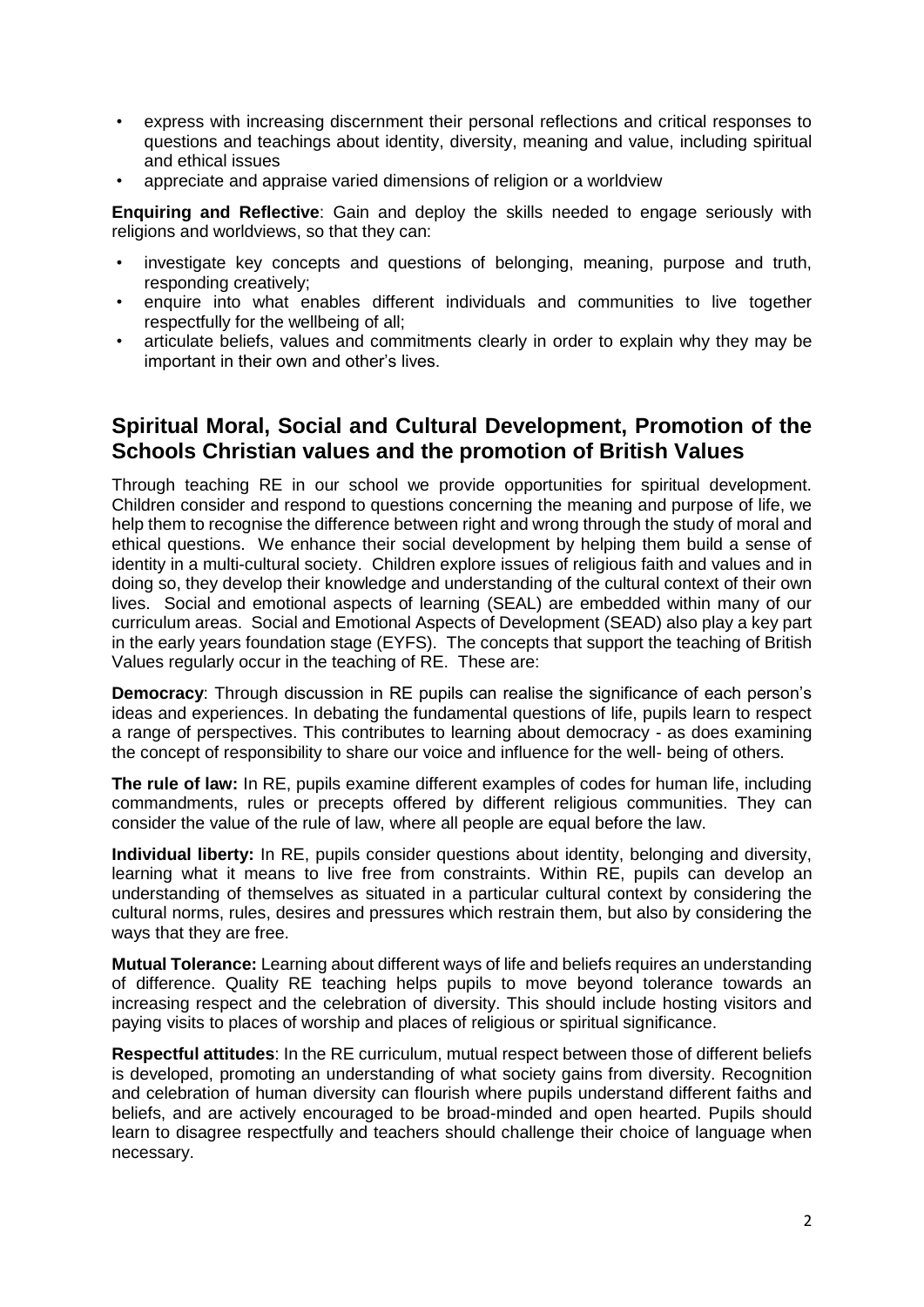At this school, RE supports and strengthens the vision, ethos and values which are at the heart of what we aim to do in every aspect of school life. The importance placed on the development of the whole child spiritually, morally, socially, culturally and intellectually is reflected in the RE curriculum.

# **Approaches to teaching and learning in RE**

RE is an exciting curriculum subject and we employ a wide range of learning methods in our teaching.

These include:

- Visiting local places of worship and receiving visitors from faith communities
- Using art, music, dance and drama
- Children experiencing times of quiet reflection to develop their own thoughts and ideas
- Using story, pictures and photographs
- Using artefacts to help children develop their understanding of religious beliefs and forms of expression
- Discussing religious and philosophical questions giving reasons for their own beliefs and those of others
- Developing the use of ICT (particularly DVDs and the internet) in helping children's awareness of religions and beliefs.

RE is a core area of the curriculum taught through a range of methods, we will work flexibly throughout the term to enable cross-curricular work.

# **Arrangements for monitoring standards of teaching and learning in RE, including how RE contribute to SIAMS School Self Evaluation**

The Head, Deputy Head and Subject Leader will monitor RE within the school through analysis of assessment data, observation, lesson studies, learning walks, planning analysis, work scrutiny and discussions with pupils. The Head and Deputy are responsible for contributing to the Church school self-evaluation process by reviewing each area of the SEF, monitoring and evaluation as above, followed by plans to move forward.

# **The right of Withdrawal from RE**

At Maryport Church of England Primary School we wish to be an inclusive community but recognise that parents have the legal right to withdraw their children from religious education on the grounds of conscience. However, the right of withdrawal does not extend to other areas of the curriculum when, as may happen on occasions, spontaneous questions on religious matters are raised by pupils or there are issues related to religion that arise in other subjects such as history or citizenship. We would ask any parent considering this to contact the head teacher to discuss any concerns about the policy, provision and practice at the school.